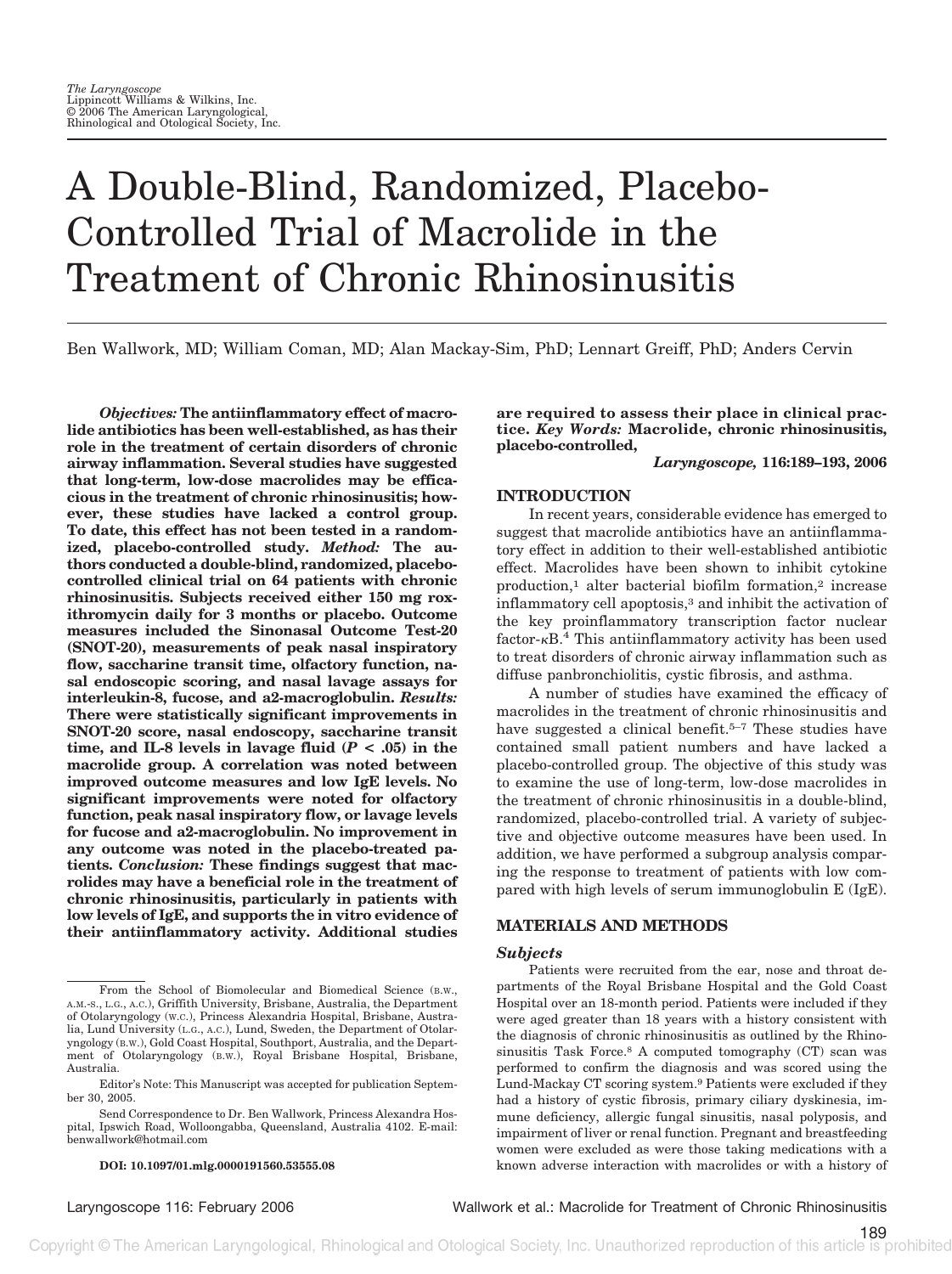macrolide hypersensitivity. Patients were ineligible for inclusion if they had used topical or systemic corticosteroids within 4 weeks of entering the study. The study protocol was approved by the ethics committees of the Royal Brisbane and Gold Coast Hospitals and Griffith University.

#### *Experimental Procedures*

After recruitment into the study, subjects were randomized by the pharmacy department, using a random number table, to receive 150 mg roxithromycin daily for 3 months or placebo. Patients and investigators were kept blinded to the randomization until the completion of the study. At the beginning and end of treatment, patients completed the Sinonasal Outcome Test-20 (SNOT-20) questionnaire and had measures of peak nasal inspiratory flow, saccharine transit time, nasal endoscopic scoring, olfactory function, and nasal lavage for IL-8, a2-macroglobulin, and fucose. In addition, the SNOT-20 questionnaire was completed at the midpoint of the treatment period and 3 months after the completion of treatment.

#### *Microbiology and Blood Testing*

Microbiologic swabs were obtained and analyzed from the middle meatus of patients pre- and posttreatment. Blood testing at enrollment in the study included serum eosinophil count, radioallergosorbent test (RAST), and serum immunoglobulin E.

#### *Subjective Measures*

*Sinonasal Outcome Test-20.* Patients completed the SNOT-20 questionnaire at their enrollment into the study, after 6 weeks of treatment, posttreatment, and 12 weeks posttreatment. The SNOT-20 is a validated, rhinosinusitis-specific qualityof-life instrument in which patients are asked to answer 20 questions regarding their nasal symptoms and quality of life.10

*Patient Response Scale.* At the conclusion of the 3-month treatment period, patients were asked to give an overall indication of their response to treatment on a linear rating scale (1, completely improved; 2, much improved; 3, slightly improved; 4, not improved; 5, slightly worse; 6, much worse).

#### *Objective Measures*

*Peak Nasal Inspiratory Flow.* Peak nasal inspiratory flow was measured at the pre- and posttreatment visits (In-Check; Clement Clark Limited, Harlow, Essex, U.K.). Patients performed three inhalations and the mean value was recorded.

*Saccharine Transit Time.* A particle of saccharine was placed unilaterally on the lateral nasal wall, 1 cm posterior to the anterior end of the inferior turbinate. The time was recorded from the placement of the particle to the first perception of the saccharine taste.

*Nasal Endoscopy.* The patient's nasal cavities were examined with a nasal endoscope at the pre- and posttreatment visits. All examinations were performed by the primary author. Endoscopic scoring was carried out according to a template that graded swelling (0, no swelling; 1, mild swelling; 2, severe swelling), mucosal color (0, pale; 1, red), polyps in the middle meatus (0, absent; 1, present), and nasal secretions (0, normal; 1, watery; 2, mucoid; 3, purulent).

*Olfactory Function.* Olfactory testing was performed using the Sniffin' sticks olfactory function test (Burghardt, Wedel, Germany). Scores were obtained for odor detection threshold, odor discrimination, and odor identification and were added to give a possible maximum score of 48.11,12

*Nasal Lavage.* Nasal lavages were performed for 30 seconds using a compressible plastic nasal pool device filled with 10 mL of isotonic saline. The lavage fluid samples were processed by ultrasonication for 15 minutes and then assays were performed

for interleukin-8 (IL-8), a2-macroglobulin, and fucose. IL-8 was measured using a commercially available enzyme linked immunosorbent assay (R&D Systems, U.K.).  $\alpha$ 2-macroglobulin and fucose levels were determined using a previously described technique.13

# *Statistical Methods*

Statistical analysis was performed using the Graph-Pad Prism 4 software package (GraphPad, SanDiego, CA). A power analysis predicted sample sizes of 25 in each group would be required to achieve power of 80% at the 1% level of significance. The primary end point was the patient response scale. Data are expressed as mean  $\pm$  standard error of mean. An intention-to-treat analysis was used. The Mann-Whitney *U* test was applied to the patient response scale data. The Wilcoxon signed rank test was applied to the remaining data.  $P$  values  $\leq .05$  were considered significant.

#### **RESULTS**

#### *Subjects*

Sixty-four subjects were recruited into the study and were randomized to receive roxithromycin  $(n = 29)$  or placebo ( $n = 35$ ). Three subjects withdrew from the placebo group (one subject was lost to follow up, one developed a rash, and one developed abdominal pain during placebo treatment). Two subjects withdrew from the roxithromycin group (one subject developed nausea and vomiting on beginning treatment and one was lost to follow up). Three subjects did not complete the 12-week posttreatment SNOT-20 survey (one subject in the roxithromycin group and two in the placebo group).

No significant differences were identified between the placebo and roxithromycin groups in terms of age, sex, IgE, CT scores, or baseline values of SNOT-20 scores, peak nasal inspiratory flow, saccharine transit time, nasal endoscopy, olfactory function scores, and lavage data.

Nasal swabs were taken for microbiologic examination before and after the completion of treatment. In the 29 roxithromycin-treated patients, there were 12 positive cultures at the beginning of treatment (*Staphylococcus aureus* n 4, *Haemophilus influenzae* n 1, *Pseudomonas aeruginosa*  $n = 3$ , *Streptococcus pneumoniae*  $n = 4$ . After treatment in these patients, there were nine positive cultures (*S. aureus*  $n = 5$ , *P. aeruginosa*  $n = 2$ , *S. pneumoniae*  $n = 2$ ). No macrolide-resistant organisms were noted to develop.

# *Roxithromycin versus Placebo*

*Patient Response Scale.* Patients completed the linear rating scale at the posttreatment visit. A statistically significant difference was identified between the roxithromycin (3.11  $\pm$  0.17; range, 2–5) and placebo groups  $(3.84 \pm 0.12; \text{ range}, 2\text{-}5)$   $(P < .01)$ .

# *Pre-versus Posttreatment Outcome Measures*

The pre- and posttreatment outcome measures for the roxithromycin-treated patients and placebo-treated patients are shown in Table I. In brief, the placebo-treated patients showed no significant change in any of the out-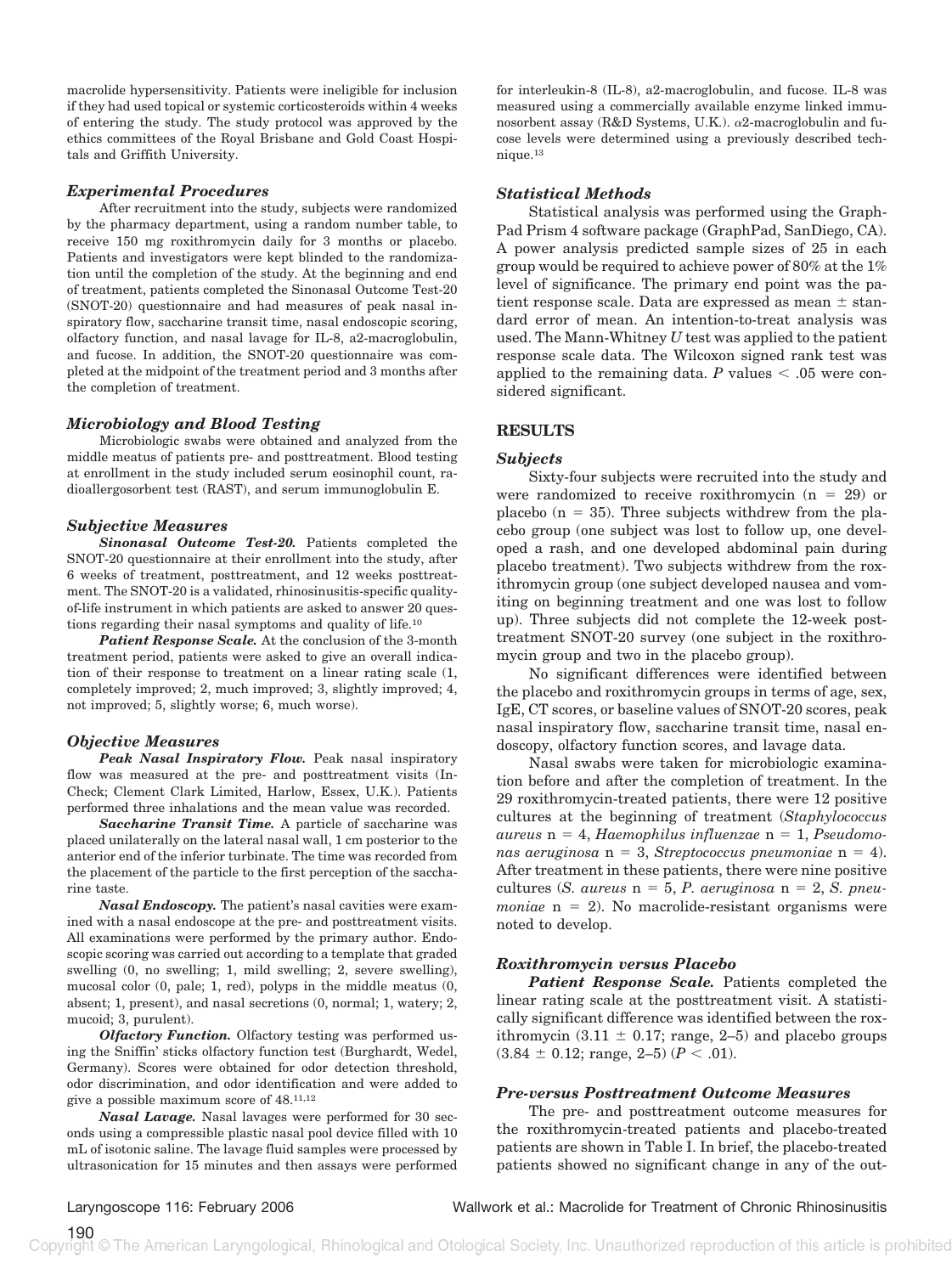| Outcome               | Roxithromycin Group<br>$(n = 29)$ |           | Placebo Group<br>$(n = 35)$ |           |
|-----------------------|-----------------------------------|-----------|-----------------------------|-----------|
|                       | Mean (SEM)                        | $P$ value | Mean (SEM)                  | $P$ value |
| PNIF (L/min)          |                                   |           |                             |           |
| Pre-                  | 102.7(6.5)                        |           | 104.3(6.1)                  |           |
| Post-                 | 99.9 (7.8)                        | <b>NS</b> | 104(7.4)                    | <b>NS</b> |
| STT (min)             |                                   |           |                             |           |
| Pre-                  | 11.5(1.2)                         |           | 10.9(0.8)                   |           |
| Post-                 | 8.2(0.8)                          | < 0.01    | 11.3(1.0)                   | <b>NS</b> |
| Nasal endoscopy       |                                   |           |                             |           |
| Pre-                  | 3.2(0.2)                          |           | 3.0(0.2)                    |           |
| Post-                 | 2.6(0.2)                          | < 0.01    | 2.9(0.2)                    | ΝS        |
| Olfactory function    |                                   |           |                             |           |
| Pre-                  | 22.5(1.8)                         |           | 22.7(1.5)                   |           |
| Post-                 | 23.6(1.7)                         | <b>NS</b> | 22.3(1.4)                   | ΝS        |
| SNOT-20               |                                   |           |                             |           |
| Pre-                  | 2.75(0.13)                        |           | 2.83(0.12)                  |           |
| At 6 weeks            | 2.61(0.14)                        | <b>NS</b> | 2.87(0.15)                  | <b>NS</b> |
| At 12 weeks           | 2.34(0.19)                        | 0.01      | 2.88(0.12)                  | <b>NS</b> |
| At 24 weeks           | 2.49(0.18)                        | <b>NS</b> | 2.84(0.15)                  | <b>NS</b> |
| Interleukin-8 (pg/ml) |                                   |           |                             |           |
| Pre-                  | 226.6 (48.2)                      | <b>NS</b> | 126.2 (15.6)                |           |
| Post-                 | 156 (38.7)                        |           | 194.2 (42.4)                | ΝS        |
| a2-macro $(\mu g/ml)$ |                                   |           |                             |           |
| Pre-                  | 1.87(0.39)                        |           | 1.63(0.4)                   |           |
| Post-                 | 1.86(0.72)                        | <b>NS</b> | 1.88(0.56)                  | ΝS        |
| Fucose $(\mu$ mol/l)  |                                   |           |                             |           |
| Pre-                  | 18.6(3.5)                         |           | 12.5(1.6)                   |           |
| Post-                 | 21.5(7.2)                         | <b>NS</b> | 13.7(2.3)                   | <b>NS</b> |

TABLE I.

\*All patients in placebo and roxithromycin groups.

SEM, standard error of mean; PNIF, peak nasal inspiratory flow; STT, saccharine transit time; SNOT-20, Sinonasal Outcome Test-20; NS, not significant.

come measures. The roxithromycin-treated patients showed significant improvements in saccharine transit time  $(P < .01)$ , nasal endoscopic scoring  $(P < .01)$ , and SNOT-20 scoring  $(P = .01)$  at the completion of treatment. No significant improvements were noted in SNOT-20 scoring after 6 weeks of treatment or 3 months after the completion of treatment. In addition, no significant improvements were seen in peak nasal inspiratory flow, olfactory function scoring, and nasal lavages for IL-8, fucose, and  $\alpha$ 2-macroglobulin.

# *Roxithroymcin-Treated Patients With Low IgE versus High IgE*

For the purpose of further analysis, subjects in the roxithromycin group were further divided into those with low (<200  $\mu$ g/L) (n = 14) and high (>200  $\mu$ g/L) (n = 15) levels of serum IgE. Pre- and posttreatment outcome measures were compared between these two groups and are discussed subsequently and demonstrated in Table II.

Pretreatment versus Posttreatment Outcome Measures.\* Outcome Low IgE group ( $n = 14$ ) High IgE group ( $n = 15$ ) Mean (SEM) *P* value Mean (SEM) *P* value PNIF *Pre-* 101.4 (12.0) 98.5 (10.4) *Post-* 102.4 (10.1) NS 105.5 (11.1) NS STT *Pre-* 11.2 (1.3) 11.9 (0.8) Post-  $7.5(0.8)$   $< 0.01$ 0.01 8.9 (1.3) 0.04 Nasal endoscopy *Pre-* 3.1 (0.3) 3.3 (0.3) *Post-* 2.1 (0.3) < 0.01  $3.1(0.3)$  NS Olfactory function *Pre-* 26.3 (2.4) 19.0 (2.3) *Post-* 28.3 (1.7) NS 19.2 (2.4) NS SNOT-20 *Pre-* 2.73 (0.24) 2.76 (0.16) *At 6 weeks* 2.49 (0.17) NS 2.71 (0.15) NS *At 12 weeks* 2.03 (0.31) < 0.01 2.63 (0.19) NS *At 24 weeks* 2.24 (0.25) 0.06 2.85 (0.21) NS Interleukin-8 (pg/ml) *Pre-* 244.1 (82.7) 218.6 (55.1) *Post-* 98.2 (20.9) 0.02 201.2 (70.4) NS a2-macro  $(\mu g/ml)$ *Pre* 1.67 (0.52) NS 2.02 (0.33) *Post-* 0.89 (0.25) 2.55 (0.42) NS Fucose  $(\mu$ mol/l) *Pre-* 17.5 (4.3) 19.5 (2.9) *Post-* 23.0 (10.7) NS 20.1 (4.3) NS

TABLE II.

\*Roxithromycin-treated patients with low IgE vs high IgE.

SEM, standard error of mean; PNIF, peak nasal inspiratory flow; STT, saccharine transit time; SNOT-20, Sinonasal outcome Test-20.

# *Patient Response Scale*

The linear rating scale was compared for those roxithromycin-treated patients with low IgE versus those with high IgE. Patients in the low IgE group  $(2.5 \pm 0.17)$ ; range,  $2-4$ ) differed significantly from the high IgE group  $(3.8 \pm 0.14; \text{ range}, 3\text{-}5)$   $(P < .01)$ .

# *Patients With Low Levels of IgE*

Patients with low levels of IgE showed statistically significant reductions in saccharine transit time  $(P < .01)$ and nasal endoscopic scoring  $(P < .01)$ . SNOT-20 scoring showed no significant improvement after 6 weeks of treatment; however, after 12 weeks, there were statistically significant improvements  $(P < .01)$ . Twelve weeks posttreatment, the SNOT-20 scores were improved compared with the baseline levels but this improvement failed to reach significance  $(P = .06)$ . No significant improvements were shown for peak nasal inspiratory flow and olfactory function scoring. Nasal lavages showed a significant reduction in Il-8 levels in the posttreatment lavages  $(P =$ .02). No significant reductions were seen in the fucose and  $\alpha$ 2-macroglobulin lavages.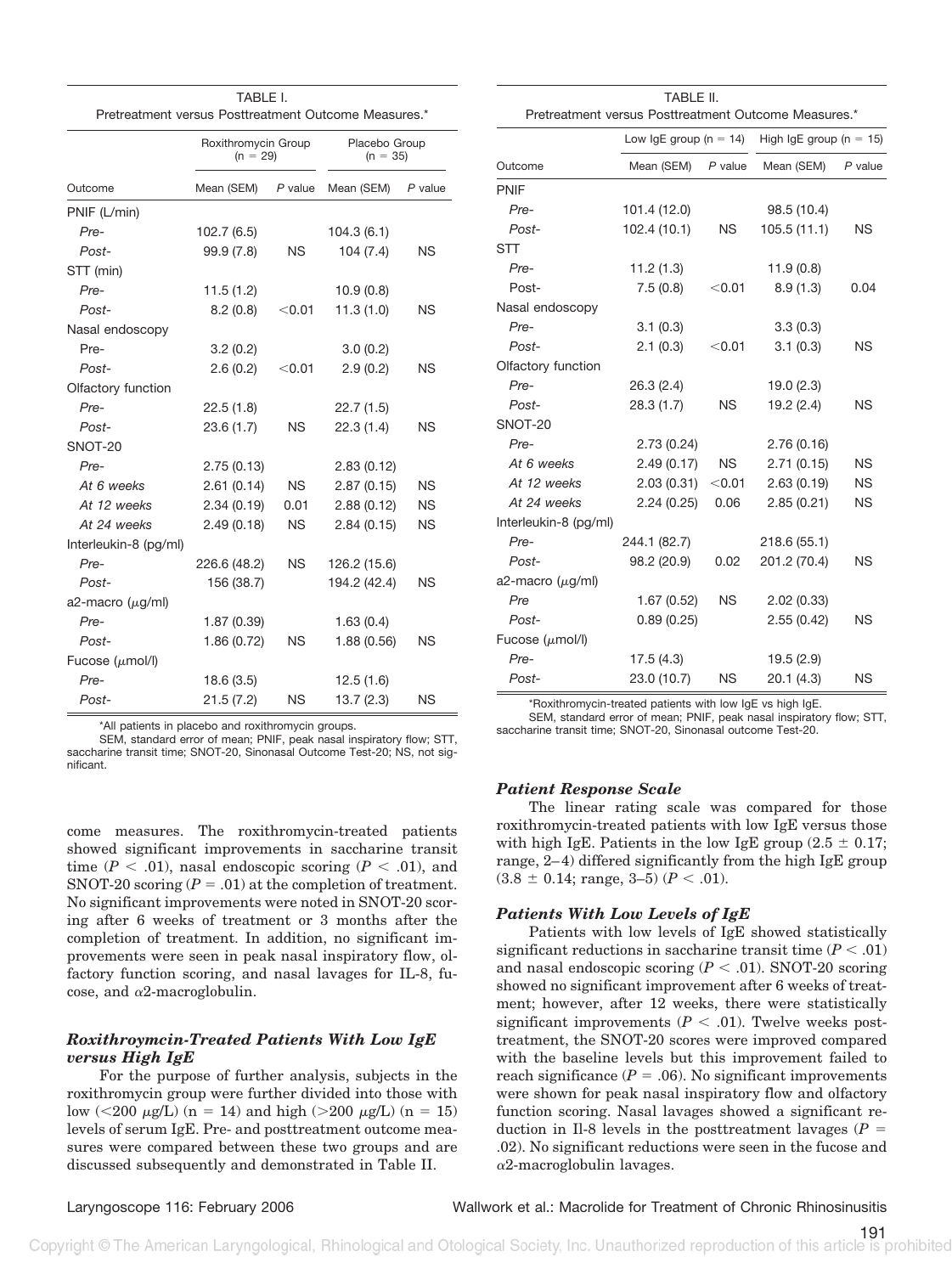# *Patients with High Levels of IgE*

Roxithromycin treatment in this group of patients produced a significant reduction in saccharine transit time  $(P = .04)$ . No significant improvement was noted in any of the remaining outcome measures or in the nasal lavages.

# **DISCUSSION**

At the time of writing, this study represents the first double-blind, randomized, placebo-controlled trial of longterm, low-dose macrolide in the treatment of chronic rhinosinusitis. We have shown that roxithromycin, when compared with placebo, is capable of producing significant improvements in a range of subjective and objective outcome measures. This effect is particularly evident in patients with low levels of IgE.

Patients receiving roxithromycin reported significant improvements in the linear rating scale and in their SNOT-20 scores after the 12-week course. Interestingly, these improvements were not noted after only 6 weeks of treatment. These findings are consistent with previous studies that have suggested that a prolonged course of macrolide is required before a clinical effect is seen. Hashiba<sup>5</sup> reported that response rates of chronic rhinosinusitis patients were 5% at 2 weeks at 71% at 12 weeks. Similarly, Cervin<sup>6</sup> showed that patients who had a response after 3 months of treatment showed continued improvement in symptom scores, nasal nitric oxide, and ciliary beat frequency after 12 months of macrolide. Our study therefore supports the use of relatively long-term courses of macrolide antibiotics in the treatment of chronic rhinosinusitis.

To assess any long-term benefit of the 12-week macrolide treatment, patients were assessed after a further 12 weeks after the cessation of treatment. The benefits of treatment were not sustained; SNOT-20 scores 12 weeks after treatment were similar to pretreatment scores. Patients with low levels of IgE did show improved SNOT-20 scores but these failed to reach statistical significance (*P*  $= .06$ ). This finding suggests that treatments longer than 12 weeks are necessary, or perhaps multiple courses of macrolide may be required to maintain the beneficial effect. Such treatments may create problems with side effects and compliance, especially if the benefit is not marked. This issue has not been addressed in previous studies.

The observed benefits of macrolide treatment were only evident after 12 weeks of treatment. Such long-term treatment could lead to the emergence of resistant organisms. In our study, middle meatal swabs performed before and after treatment failed to show any macrolideresistant organisms; however, the small number of patients examined precludes any firm conclusion regarding the likelihood of resistant organisms developing.

Previous authors have suggested that macrolide treatment may be most beneficial in those patients with low levels of IgE. This suggestion is partly based on the fact that macrolides exert an inhibitory effect on promoters of neutrophilic inflammation such as interleukin-8.1,14 Suzuki et al.,<sup>15</sup> in a study of 16 patients with chronic rhinosinusitis, reported that symptomatic improvement correlated with low levels of IgE and with low eosinophil counts in peripheral blood, nasal smears, and nasal mucosa. In the present study, we performed a subgroup analysis on patients with low levels of IgE compared with those with high levels. Patients with low levels of IgE showed significant improvements in symptom scores, saccharine transit time, nasal endoscopic scoring, and nasal lavage levels of interleukin-8. Patients with high IgE levels showed a significant improvement only in saccharine transit time. In addition, the low IgE patients had a significantly improved final linear rating scale compared with the high IgE group. We believe that these findings provide further evidence that there is a subgroup of patients with chronic rhinosinusitis who are more likely to benefit from macrolides and that levels of IgE may be a useful tool in selecting patients for treatment.

The findings of this study have raised a number of additional questions regarding the role of macrolides in clinical practice. As discussed here, the longevity of the treatment effect and the optimal duration of treatment are unknown. In addition, the actual benefit that patients experience with macrolide treatment needs to be weighed against the risks of side effects and the danger of development of resistant bacteria. It is worth noting in this study that although the linear rating scale did show significant improvements in patients receiving macrolide antibiotics, none of these patients reported that they were "completely improved." Further studies with larger numbers of patients, further subgroup analysis, and longer follow up may help to answer these questions.

# **CONCLUSION**

We have reported the first double-blind, randomized, placebo-controlled trial of macrolide antibiotics in the treatment of chronic rhinosinusitis and have demonstrated improvements in both subjective and objective outcome measures. These improvements were particularly evident in patients with low levels of IgE. The findings of this study are consistent with the known antiinflammatory effect of macrolides in chronic airway inflammation. Additional studies are required to assess the exact role of macrolides in clinical practice.

#### **Acknowledgements**

The authors thank Kimberly Begley for her assistance with the statistical analysis and Charlotte Cervin-Holberg for her work analyzing the lavage specimens.

# **BIBLIOGRAPHY**

- 1. Wallwork B, Coman W, Feron F, et al. Clarithromycin and prednisolone inhibitcytokine production in chronic rhinosinusitis. *Laryngoscope* 2002;112:1827–1830.
- 2. Wozniak DJ, Keyser R. Effects of subinhibitory concentrations of macrolide antibiotics on *Pseudomonas aeruginosa*. *Chest* 2004;125:62S–69S; quiz 69S.
- 3. Inamura K, Ohta N, Fukase S, et al. The effect of erythromycin on human peripheral neutrophil apoptosis. *Rhinology* 2000;38:124–129.
- 4. Miyanohara T, Ushikai M, Matsune S, et al. Effects of clarithromycin on cultured human nasal epithelial cells and fibroblasts. *Laryngoscope* 2000;110:126–131.
- 5. Hashiba M, Baba S. Efficacy of long-term administration of